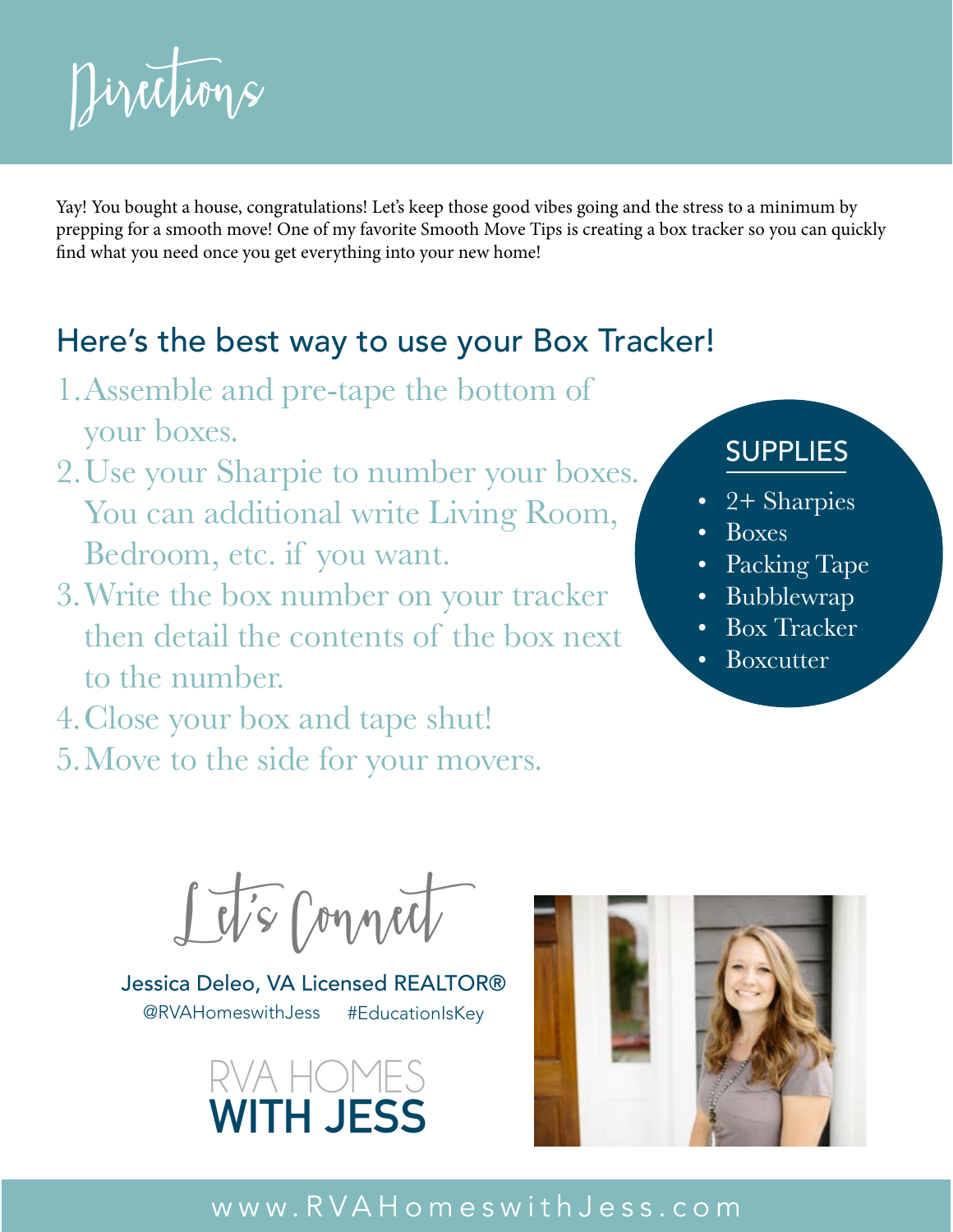## RVA HOMES<br>WITH JESS



| Box # $\frac{1}{\sqrt{2}}$                   |  |
|----------------------------------------------|--|
| Box # $\_\_\_\_\_\_\_\_\_\_\_\_\_\_\_\_\_\_$ |  |
| Box # $\_\_\_\_\_\_\_\_\_\_\_\_\_\_\_$       |  |
| Box # $\frac{1}{\sqrt{2}}$                   |  |
| Box # $\_\_\_\_\_\_\_\_\_\_\_\_\_\_\_$       |  |
| Box # $\frac{1}{\sqrt{2}}$                   |  |
| Box # $\_\_\_\_\_\_\_\_\_\_\_\_\_\_\_$       |  |
| Box # $\frac{1}{\sqrt{2}}$                   |  |
| Box # $\qquad$                               |  |
| Box # $\frac{1}{\sqrt{2}}$                   |  |
| Box # $\_\_\_\_\_\_\_\_\_\_\_\_\_\_$         |  |
| Box # $\_\_\_\_\_\_\_\_\_\_\_\_\_\_\_$       |  |
| Box # $\frac{1}{\sqrt{2}}$                   |  |
| Box # $\qquad$                               |  |
| Box # $\frac{1}{\sqrt{2}}$                   |  |
| Box # $\frac{1}{\sqrt{2}}$                   |  |
| Box # $\frac{1}{\sqrt{2}}$                   |  |
| Box # $\frac{1}{\sqrt{2\pi}}$                |  |
| Box # $\qquad$                               |  |
| Box # $\frac{1}{\sqrt{2}}$                   |  |